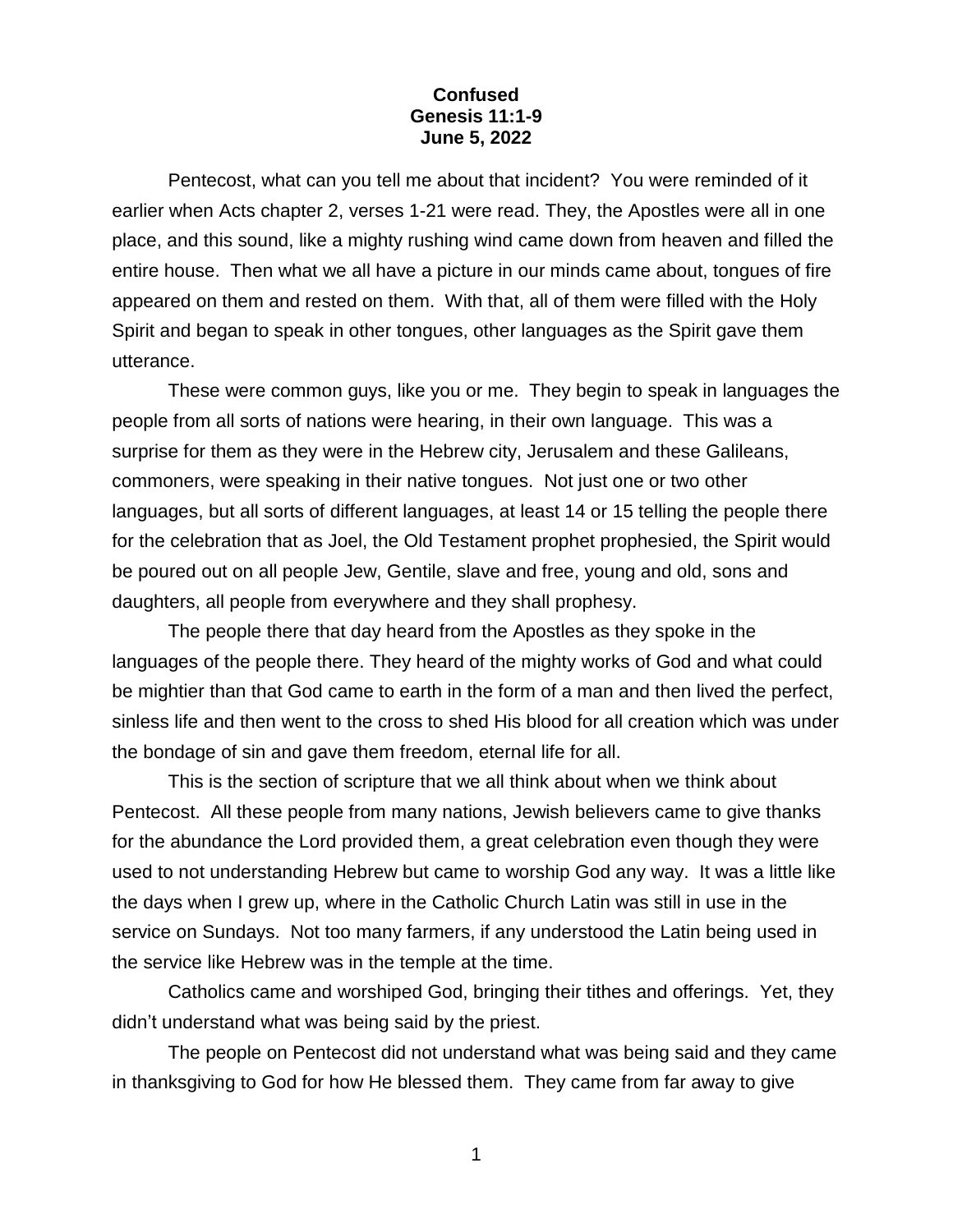thanks and celebrate with others, from other nations. They had a commonality that had no physical boundaries, they came as one in the Lord.

You may be thinking, Pastor, why are you dwelling on what happened thousands of years later? The incident at the tower of Babel was not about the Holy Spirit and the gift of tongues but was about a curse it would seem. Everyone is there, in one accord, building a tower. All humankind together to work together to accomplish this task. Yet the Lord has a problem with it. What is the problem? What did God tell Noah when he came off the Ark? After He said He would not bring about a flood of destruction again, God blessed Noah and his sons and said to them, "Be fruitful and multiply and fill the earth. . ."

Be fruitful and multiply and fill the earth. If you think about those words of command, what would you expect would happen with the offspring of the families of Noah's three sons? They would scatter out and fill the earth over time. They would make it to the land bridge and take boats across the ocean and would fill the earth as we see today. But what did they do? They didn't disperse but as a people of the same language, they as one migrated from the east and found a plain in the land of Shinar and settled there. They said: vs 4 "Come, let us build ourselves a city and a tower with its top in the heavens, and let us make a name for ourselves, **lest we be dispersed over the face of the whole earth." Lest we be dispersed.**

They were all relatives. They had grown up together. They each had their skills and worked well together so why mess it up by splitting up? I know this is conjecture but think about it, why would they disobey God and stay together if it weren't good for all of them? They were a well oiled machine. Even the Triune God said, vs 5b-7 "Behold, they are one people, and they have all one language, and this is only the beginning of what they will do. And nothing that they propose to do will now be impossible for them. Come, let us go down and there confuse their language, so that they may not understand one another's speech."

Could they coordinate to continue building with a bunch of different languages? No. All construction would have to stop. All those various talents, split up. No, the command to Noah and his family was going to be accomplished even though the Lord had to step into this world had have His will done.

Can you imagine the mass confusion? We don't know **how** the Lord scattered them. I have always thought that He moved them like Philip after baptizing the Ethiopian Eunuch but I guess He could have given them the desire to look for another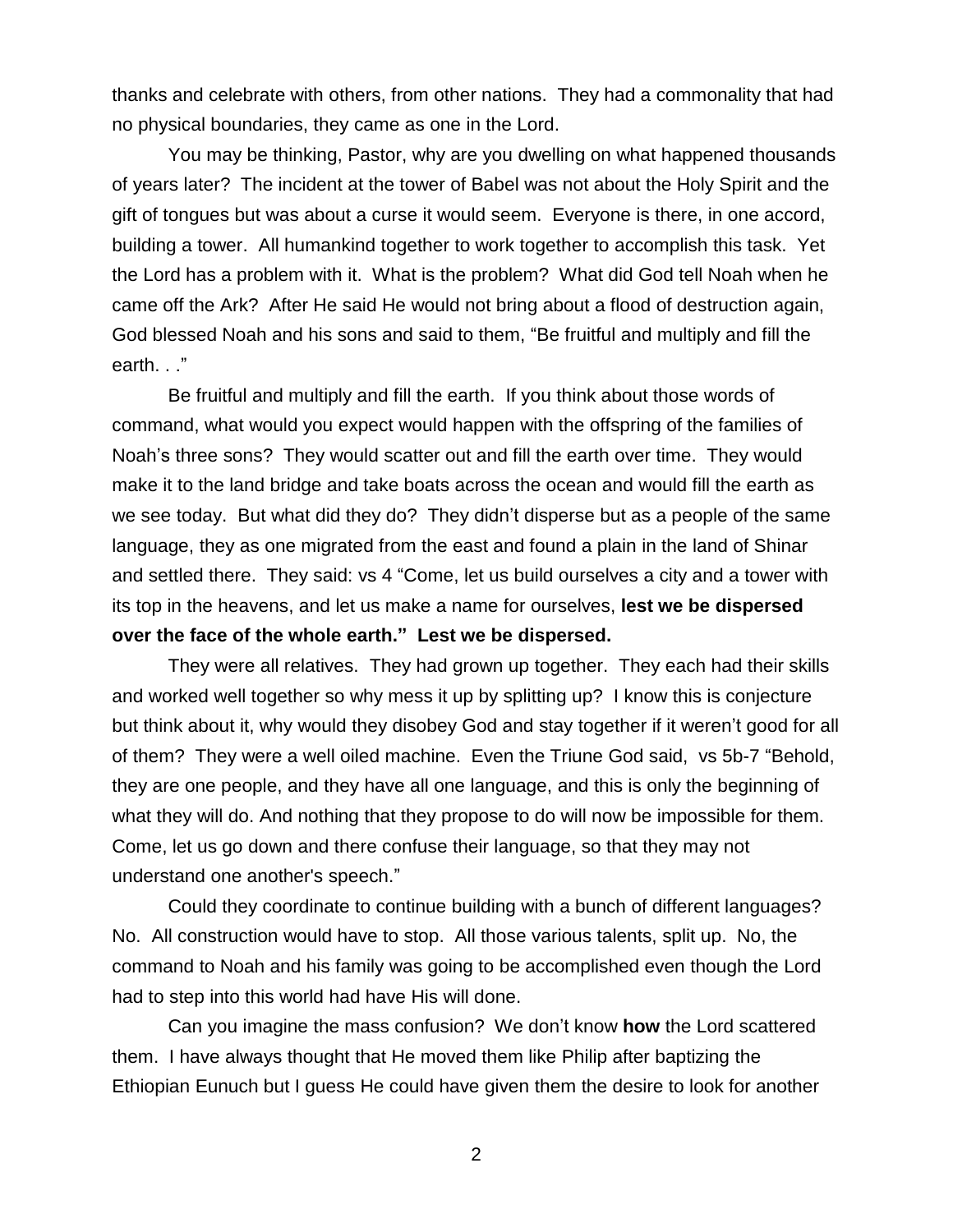place in the world to dwell. Yes, with various languages there would be some problems between people who were different from each other that we still see today with different skin colors, different cultures and different languages.

God brought confusion when with Pentecost, it seems He was not using language to confuse but to bring together, something He told the Israelites they were to do, bring the faith in Him to all peoples.

Confusion in order to scatter but once scattered, to bring back together in Him. Seems a little odd and yet how many times does God work with the odd, work with confusion in order to have His will done, in the world and in our lives?

Today we seek to work with people of all walks of life and talents to get things done. We may not be building a tower up to heaven but in doing the job you do, especially if it take multiple people to get it done, it may require different people with different skill sets. So what happens if you don't have all the skill sets needed to get the job done? There is some confusion as to how the job is going to get done, even if it will not be quite the job that it would have been if that one or more persons were part of the team.

Everyone needs to be on board. They each need to communicate with each other and the one who is in charge so that the job can get done.

We this day need to try to bring together people who have differences. Those in that plain, they had it all together. They worked together but because God did what He did, we today are trying to bring people together to get them all, not to a plain but to heaven. We are to coordinate with Jesus who provides for us daily, not only for our needs but for those He puts into our lives. He watches over our lives, using us and our talents to build relationships, using commonalities, needs and talents together to shine the light of Him to all.

We struggle to put it all together. We look for ways to deal with those who don't know Jesus so that they will really listen and that the Holy Spirit would work through us to change their hearts to see their need for a Savior, the Savior, Jesus Christ.

There is so much confusion in the world. The devil the world and our own sinful nature work against us and yet Jesus continues to use us, for our benefit and His.

God didn't want to have to confuse their language but He did. He couldn't have them disobeying Him even though, if they had obeyed He could have used that to bring about a better world. He didn't let that sin stand, no, as He did Adam and Eve, He punished that sin by sending them out of the garden and having them to live in a world